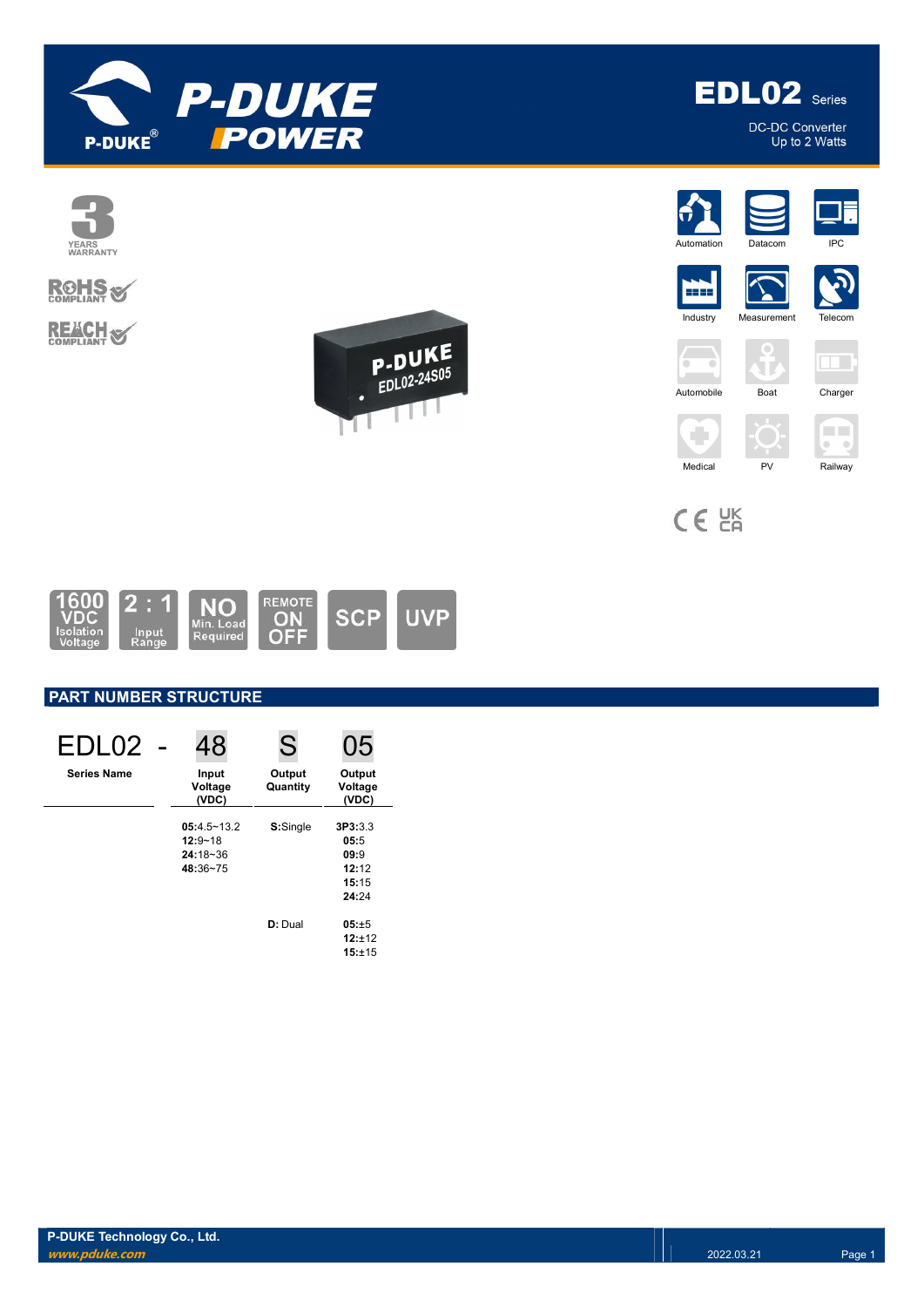



# TECHNICAL SPECIFICATION All specifications are typical at nominal input, full load and 25℃ unless otherwise noted

| <b>Model</b><br><b>Number</b> | Input Range     | <b>Output Voltage</b> | <b>Output Current</b><br>@ Full Load | <b>Input Current</b><br>@ No Load | <b>Efficiency</b>        | <b>Maximum</b><br><b>Capacitor Load</b> |
|-------------------------------|-----------------|-----------------------|--------------------------------------|-----------------------------------|--------------------------|-----------------------------------------|
|                               | <b>VDC</b>      | <b>VDC</b>            | mA                                   | mA                                | $\overline{\frac{9}{6}}$ | μF                                      |
| EDL02-05S3P3                  | $4.5 \sim 13.2$ | 3.3                   | 500                                  | 35                                | 78                       | 3300                                    |
| EDL02-05S05                   | $4.5 \sim 13.2$ | 5                     | 400                                  | 35                                | 81                       | 1680                                    |
| EDL02-05S09                   | $4.5 \sim 13.2$ | 9                     | 222                                  | 45                                | 84                       | 1000                                    |
| EDL02-05S12                   | $4.5 \sim 13.2$ | 12                    | 167                                  | 45                                | 84                       | 820                                     |
| EDL02-05S15                   | $4.5 \sim 13.2$ | 15                    | 134                                  | 45                                | 84                       | 680                                     |
| EDL02-05S24                   | $4.5 \sim 13.2$ | 24                    | 83                                   | 45                                | 85                       | 220                                     |
| EDL02-05D05                   | $4.5 \sim 13.2$ | ±5                    | ±200                                 | 45                                | 81                       | ±1000                                   |
| EDL02-05D12                   | $4.5 \sim 13.2$ | ±12                   | ±83                                  | 45                                | 85                       | ±470                                    |
| EDL02-05D15                   | $4.5 \sim 13.2$ | ±15                   | ±67                                  | 55                                | 84                       | ±330                                    |
| EDL02-12S3P3                  | $9 - 18$        | 3.3                   | 500                                  | 20                                | 78                       | 3300                                    |
| EDL02-12S05                   | $9 - 18$        | 5                     | 400                                  | 20                                | 82                       | 1680                                    |
| EDL02-12S09                   | $9 - 18$        | 9                     | 222                                  | 25                                | 84                       | 1000                                    |
| EDL02-12S12                   | $9 - 18$        | 12                    | 167                                  | 25                                | 85                       | 820                                     |
| EDL02-12S15                   | $9 - 18$        | 15                    | 134                                  | 25                                | 85                       | 680                                     |
| EDL02-12S24                   | $9 - 18$        | 24                    | 83                                   | 25                                | 85                       | 220                                     |
| EDL02-12D05                   | $9 - 18$        | ±5                    | ±200                                 | 25                                | 82                       | ±1000                                   |
| EDL02-12D12                   | $9 - 18$        | ±12                   | ±83                                  | 25                                | 85                       | ±470                                    |
| EDL02-12D15                   | $9 - 18$        | ±15                   | ±67                                  | 25                                | 84                       | ±330                                    |
| EDL02-24S3P3                  | $18 - 36$       | 3.3                   | 500                                  | 10                                | 78                       | 3300                                    |
| EDL02-24S05                   | $18 - 36$       | 5                     | 400                                  | 10                                | 83                       | 1680                                    |
| EDL02-24S09                   | $18 - 36$       | 9                     | 222                                  | 10                                | 85                       | 1000                                    |
| EDL02-24S12                   | $18 - 36$       | 12                    | 167                                  | 10                                | 86                       | 820                                     |
| EDL02-24S15                   | $18 - 36$       | 15                    | 134                                  | 10                                | 85                       | 680                                     |
| EDL02-24S24                   | $18 - 36$       | 24                    | 83                                   | 10                                | 85                       | 220                                     |
| EDL02-24D05                   | $18 - 36$       | $\pm 5$               | ±200                                 | 10                                | 83                       | ±1000                                   |
| EDL02-24D12                   | $18 - 36$       | ±12                   | ±83                                  | 10                                | 85                       | ±470                                    |
| EDL02-24D15                   | $18 - 36$       | ±15                   | ±67                                  | 15                                | 86                       | ±330                                    |
| EDL02-48S3P3                  | $36 - 75$       | 3.3                   | 500                                  | $\bf 8$                           | 76                       | 3300                                    |
| EDL02-48S05                   | $36 - 75$       | 5                     | 400                                  | 8                                 | 80                       | 1680                                    |
| EDL02-48S09                   | $36 - 75$       | 9                     | 222                                  | $\bf 8$                           | 82                       | 1000                                    |
| EDL02-48S12                   | $36 - 75$       | 12                    | 167                                  | 8                                 | 84                       | 820                                     |
| EDL02-48S15                   | $36 - 75$       | 15                    | 134                                  | 8                                 | 85                       | 680                                     |
| EDL02-48S24                   | $36 - 75$       | 24                    | 83                                   | 8                                 | 85                       | 220                                     |
| EDL02-48D05                   | $36 - 75$       | ±5                    | ±200                                 | 8                                 | 80                       | ±1000                                   |
| EDL02-48D12                   | $36 - 75$       | ±12                   | ±83                                  | 8                                 | 85                       | ±470                                    |
| EDL02-48D15                   | $36 - 75$       | ±15                   | ±67                                  | 8                                 | 83                       | ±330                                    |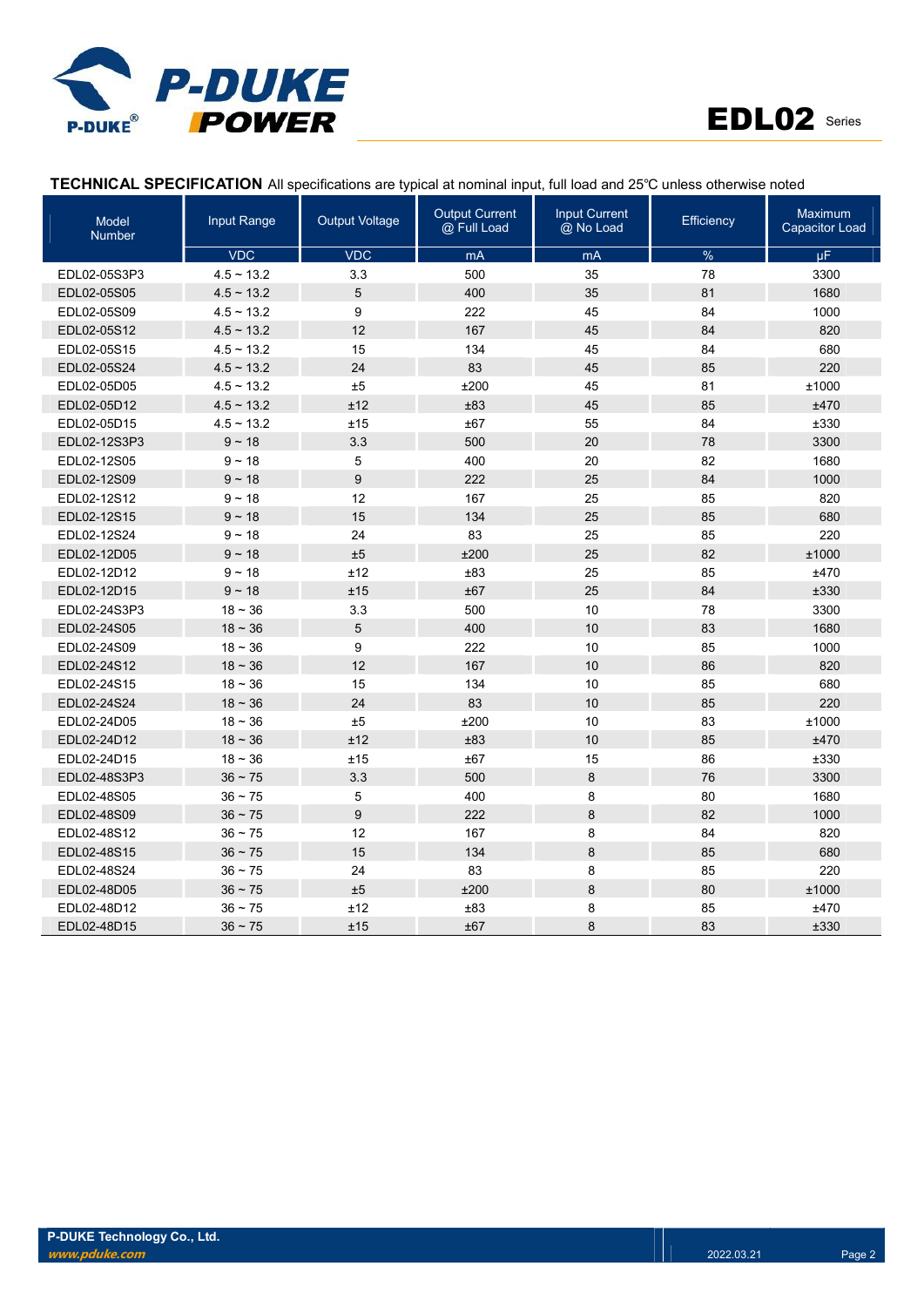

| <b>INPUT SPECIFICATIONS</b>   |                                                                                                           |                                                                                                     |                |      |                        |             |
|-------------------------------|-----------------------------------------------------------------------------------------------------------|-----------------------------------------------------------------------------------------------------|----------------|------|------------------------|-------------|
| <b>Parameter</b>              |                                                                                                           | <b>Conditions</b>                                                                                   | Min.           | Typ. | Max.                   | <b>Unit</b> |
| Operating input voltage range | 5Vin(nom)                                                                                                 |                                                                                                     | 4.5            | 5    | 13.2                   |             |
|                               |                                                                                                           | 12Vin(nom)                                                                                          | 9              | 12   | 18                     | <b>VDC</b>  |
|                               |                                                                                                           | 24Vin(nom)                                                                                          | 18             | 24   | 36                     |             |
|                               |                                                                                                           | 48Vin(nom)                                                                                          | 36             | 48   | 75                     |             |
| Start up voltage              |                                                                                                           | 5Vin(nom)                                                                                           |                |      | 4.5                    |             |
|                               | 12Vin(nom)                                                                                                |                                                                                                     |                |      | 9                      | <b>VDC</b>  |
|                               |                                                                                                           | 24Vin(nom)                                                                                          |                |      | 18                     |             |
|                               |                                                                                                           | 48Vin(nom)                                                                                          |                |      | 36                     |             |
| Shutdown voltage              |                                                                                                           | 5Vin(nom)                                                                                           | $\overline{2}$ | 3    | 4                      |             |
|                               |                                                                                                           | 12Vin(nom)                                                                                          | 6              |      | 8                      | <b>VDC</b>  |
|                               |                                                                                                           | 24Vin(nom)                                                                                          | 13             | 15   | 17                     |             |
|                               |                                                                                                           | 48Vin(nom)                                                                                          | 29             | 32   | 35                     |             |
| Start up time                 | Constant resistive load                                                                                   | Power up                                                                                            |                | 10   | $\overline{20}$        |             |
|                               | Remote ON/OFF                                                                                             |                                                                                                     |                | 10   | 20                     | ms          |
| Input surge voltage           | 1 second, max.                                                                                            | 5Vin(nom)                                                                                           |                |      | 15                     |             |
|                               |                                                                                                           | 12Vin(nom)                                                                                          |                |      | 25                     | <b>VDC</b>  |
|                               |                                                                                                           | 24Vin(nom)                                                                                          |                |      | 50                     |             |
|                               |                                                                                                           | 48Vin(nom)                                                                                          |                |      | 100                    |             |
| Input filter                  |                                                                                                           |                                                                                                     |                |      | Capacitor type         |             |
| Remote ON/OFF                 |                                                                                                           | DC-DC ON                                                                                            |                |      | Open or high impedance |             |
|                               | Ctrl pin applied current via $1k\Omega$                                                                   | DC-DC OFF                                                                                           | $\overline{c}$ | 3    | 4                      | mA          |
|                               |                                                                                                           | Remote off input current                                                                            |                | 2.5  |                        | mA          |
|                               |                                                                                                           |                                                                                                     |                |      |                        |             |
|                               | Application circuit                                                                                       |                                                                                                     |                |      |                        |             |
|                               | DC-DC ON                                                                                                  | DC-DC OFF                                                                                           |                |      |                        |             |
|                               | $+V$ in<br>1kΩ $\blacktriangledown$<br>Ctrl<br><b>ww</b><br>3mA<br>DC/DC<br>CURRENT (1)<br>SOURCE<br>-Vin | $+V$ in<br>$1k\Omega$<br>Ctrl<br><b>MW</b><br>3mA<br>DC/DC<br>CURRENT(1)<br><b>SOURCE</b><br>$-Vin$ |                |      |                        |             |

| <b>OUTPUT SPECIFICATIONS</b>     |                                    |                   |         |                                 |         |                    |
|----------------------------------|------------------------------------|-------------------|---------|---------------------------------|---------|--------------------|
| <b>Parameter</b>                 |                                    | <b>Conditions</b> | Min.    | Typ.                            | Max.    | <b>Unit</b>        |
| Voltage accuracy                 |                                    |                   | $-1.0$  |                                 | $+1.0$  | %                  |
| Line regulation                  | Low Line to High Line at Full Load |                   | $-0.2$  |                                 | $+0.2$  | %                  |
| Load regulation                  | No Load to Full Load               | Single            | $-1.0$  |                                 | $+1.0$  |                    |
|                                  |                                    | Dual              | $-1.0$  |                                 | $+1.0$  | $\%$               |
|                                  | 10% Load to 90% Load               | Single            | $-0.5$  |                                 | $+0.5$  |                    |
|                                  |                                    | Dual              | $-0.8$  |                                 | $+0.8$  |                    |
| Cross regulation                 | Asymmetrical load 25%/100% FL      | Dual              | $-5.0$  |                                 | $+5.0$  | %                  |
| Ripple and noise                 | Measured by 20MHz bandwidth        |                   |         | 75                              |         | mVp-p              |
| Temperature coefficient          |                                    |                   | $-0.02$ |                                 | $+0.02$ | $%$ / $^{\circ}$ C |
| Transient response recovery time | 25% load step change               |                   |         | 500                             |         | μs                 |
| Over current protection          |                                    |                   | 140     | 180                             | 240     | $\%$               |
| Short circuit protection         |                                    |                   |         | Continuous, automatics recovery |         |                    |

| <b>GENERAL SPECIFICATIONS</b> |                           |      |      |                              |                   |
|-------------------------------|---------------------------|------|------|------------------------------|-------------------|
| <b>Parameter</b>              | <b>Conditions</b>         | Min. | Typ. | Max.                         | Unit              |
| Isolation voltage             | Input to Output<br>minute | 1600 |      |                              | <b>VDC</b>        |
| Isolation resistance          | 500VDC                    |      |      |                              | GΩ                |
| Isolation capacitance         |                           |      |      | 50                           | рF                |
| Switching frequency           | Full load to minimum load | 100  |      |                              | kHz               |
| Safety meets                  |                           |      |      | IEC/EN/UL 62368-1            |                   |
| Case material                 |                           |      |      | Non-conductive black plastic |                   |
| Potting material              |                           |      |      | Silicone (UL94 V-0)          |                   |
| Weight                        |                           |      |      |                              | 4.5g(0.16oz)      |
| <b>MTBF</b>                   | MIL-HDBK-217F             |      |      |                              | 6.621 $x10^6$ hrs |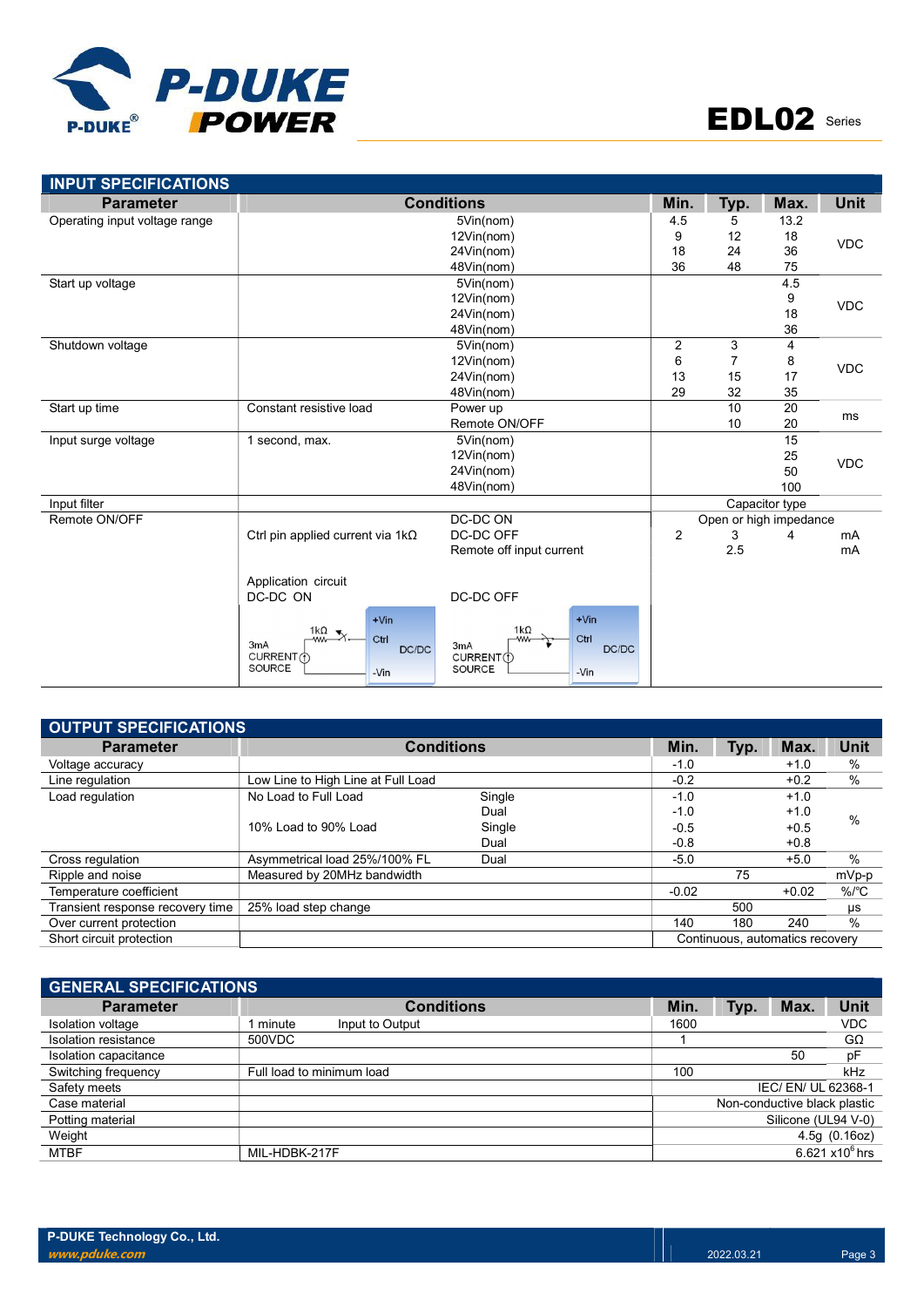

| Unit         |
|--------------|
| °C           |
| °C           |
| °C           |
| MIL-STD-810F |
| MIL-STD-810F |
| 5% to 95% RH |
|              |

| <b>EMC SPECIFICATIONS</b>                                                                                                                                                                                                          |             |                                          |                         |
|------------------------------------------------------------------------------------------------------------------------------------------------------------------------------------------------------------------------------------|-------------|------------------------------------------|-------------------------|
| <b>Parameter</b>                                                                                                                                                                                                                   |             | <b>Conditions</b>                        | Level                   |
| EMI                                                                                                                                                                                                                                | EN55032     | With external components                 | Class A $\cdot$ Class B |
| <b>EMS</b>                                                                                                                                                                                                                         | EN55024     |                                          |                         |
| <b>ESD</b>                                                                                                                                                                                                                         | EN61000-4-2 | Air ± 8kV and Contact ± 6kV              | Perf. Criteria A        |
| Radiated immunity                                                                                                                                                                                                                  | EN61000-4-3 | 10 V/m                                   | Perf. Criteria A        |
| <b>Fast transient</b>                                                                                                                                                                                                              | EN61000-4-4 | ±2kV                                     | Perf. Criteria A        |
|                                                                                                                                                                                                                                    |             | With an external input filter capacitor  |                         |
|                                                                                                                                                                                                                                    |             | (Nippon chemi-con KY series, 220µF/100V) |                         |
| Surge                                                                                                                                                                                                                              | EN61000-4-5 | ±1kV                                     | Perf. Criteria A        |
|                                                                                                                                                                                                                                    |             | With an external input filter capacitor  |                         |
|                                                                                                                                                                                                                                    |             | (Nippon chemi-con KY series, 220uF/100V) |                         |
| Conducted immunity                                                                                                                                                                                                                 | EN61000-4-6 | $10 \text{ Vr}$ m.s.                     | Perf. Criteria A        |
| Power frequency magnetic field                                                                                                                                                                                                     | EN61000-4-8 | 100A/m continuous; 1000A/m 1 second      | Perf. Criteria A        |
| $\bullet$ allowed the second contract the second contract of the contract of the contract of the contract of the contract of the contract of the contract of the contract of the contract of the contract of the contract of the c |             |                                          |                         |

CAUTION: This power module is not internally fused. An input line fuse must always be used.

#### CHARACTERISTIC CURVE







#### FUSE CONSIDERATION

This power module is not internally fused. An input line fuse must always be used.

This encapsulated power module can be used in a wide variety of applications, ranging from simple stand-alone operation to an integrated part of sophisticated power architecture.

To maximum flexibility, internal fusing is not included; however, to achieve maximum safety and system protection, always use an input line fuse. The input line fuse suggest as below:

| Model                                                   | <b>Fuse Rating</b><br>'A' | <b>Fuse Type</b> |
|---------------------------------------------------------|---------------------------|------------------|
| $EDL02-05S$<br>$\lceil \cdot \textsf{EDLO2-05D} \rceil$ |                           | Slow-Blow        |
| $EDL02-12S$<br>∃ · EDL02-12DΓ                           | 0.5                       | Slow-Blow        |
| EDL02-24S<br>$\cdot$ EDL02-24DF                         | 0.315                     | Slow-Blow        |
| <b>EDL02-48S</b><br>$\cdot$ EDL02-48DF                  | 0.16                      | Slow-Blow        |

The table based on the information provided in this data sheet on inrush energy and maximum DC input current at low Vin..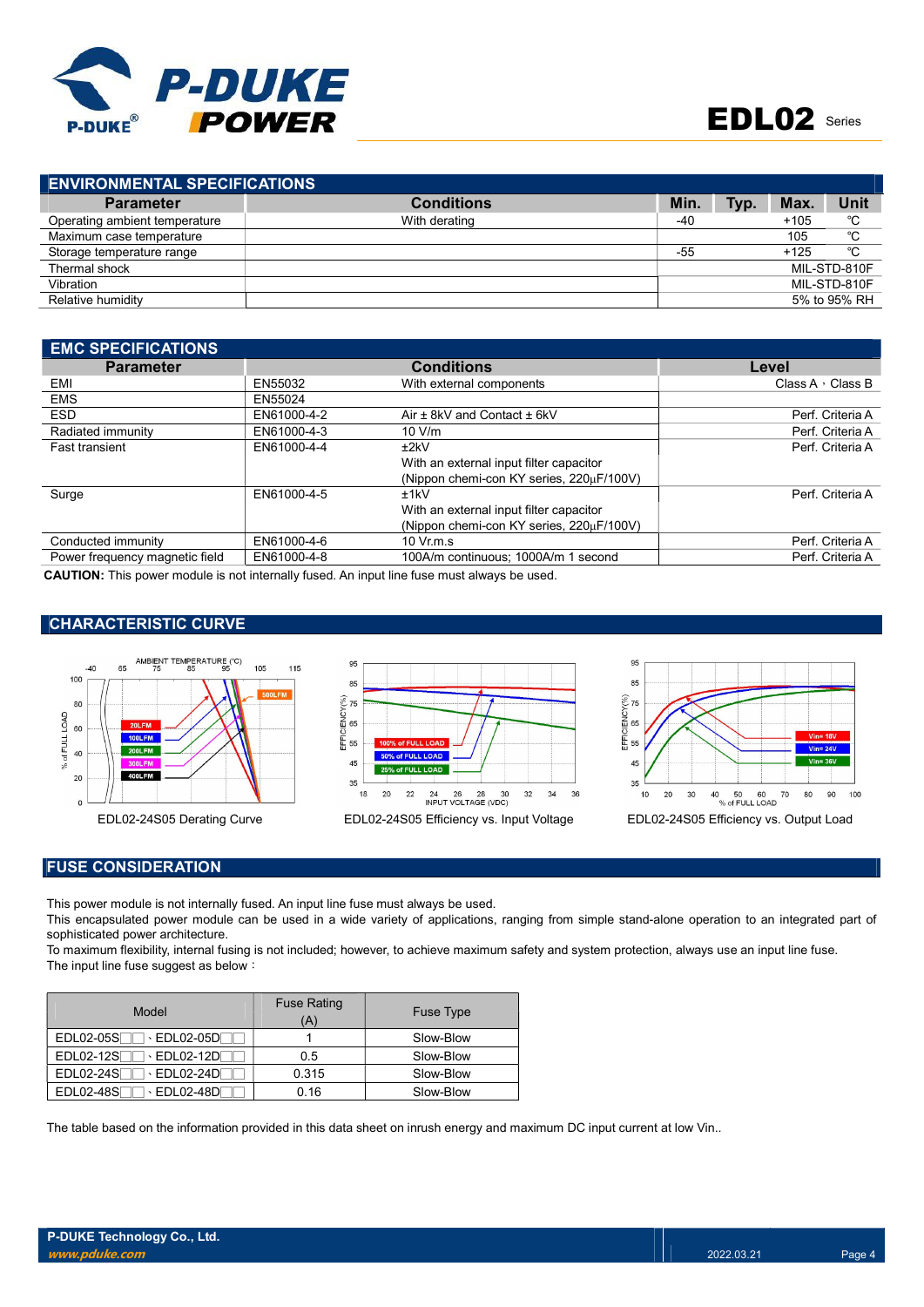



### MECHANICAL DRAWING





#### PIN CONNECTION

| PIN | <b>SINGLE</b> | <b>DUAL</b> |
|-----|---------------|-------------|
|     | -Vin          | -Vin        |
| 2   | $+V$ in       | $+V$ in     |
| 3   | Ctrl          | Ctrl        |
| 5   | <b>NC</b>     | NС          |
| 6   | +Vout         | +Vout       |
|     | -Vout         | Common      |
| Ω   | <b>NC</b>     | -Vout       |

1. All dimensions in inch [mm]

2. Tolerance :x.xx±0.02 [x.x±0.5]

x.xxx±0.010 [x.xx±0.25]

3. Pin dimension tolerance ±0.004 [0.10]

**BOTTOM VIEW** 

#### RECOMMENDED PAD LAYOUT



All dimensions in inch(mm) Pad size(lead free recommended) Through hole 1.2.3.5.6.7.8: ∅0.031[0.80] Top view pad 1.2.3.5.6.7.8: ∅0.039[1.00] Bottom view pad 1.2.3.5.6.7.8: ∅0.063[1.60]